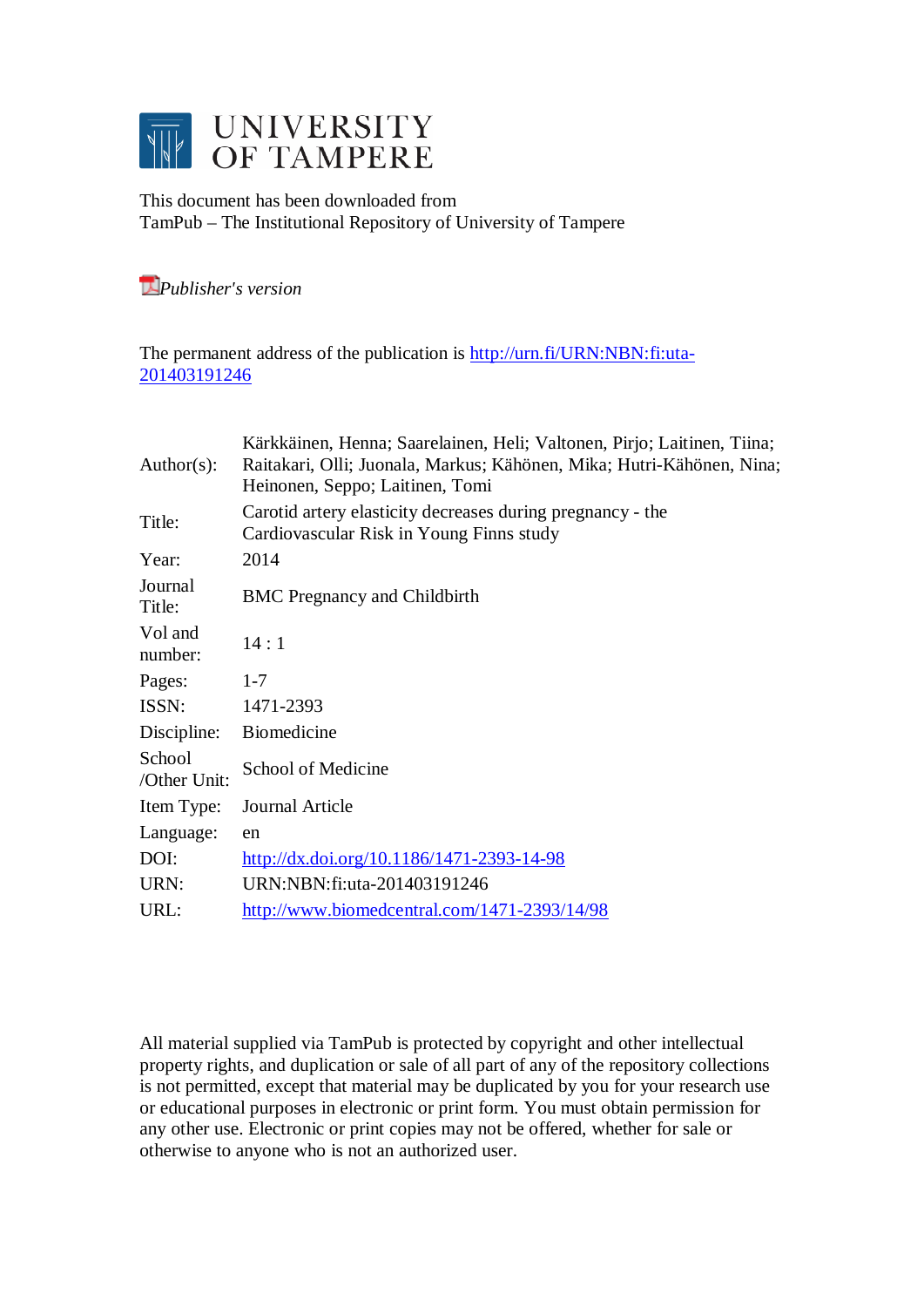# **RESEARCH ARTICLE Example 2014 The SEAR CH ACCESS**



# Carotid artery elasticity decreases during pregnancy - the Cardiovascular Risk in Young Finns study

Henna Kärkkäinen<sup>1\*</sup>, Heli Saarelainen<sup>1</sup>, Pirjo Valtonen<sup>2</sup>, Tiina Laitinen<sup>3</sup>, Olli T Raitakari<sup>4,5</sup>, Markus Juonala<sup>4,6</sup>, Mika Kähönen $^7$ , Nina Hutri-Kähönen $^8$ , Seppo Heinonen $^1$  and Tomi Laitinen $^3$ 

# Abstract

Background: The aims were to evaluate the effect of pregnancy on carotid artery elasticity and determine the associations between maternal lipids, endothelial function and arterial elasticity during pregnancy.

Methods: We examined 99 pregnant and 99 matched non-pregnant control women as part of a population-based prospective cohort study. Carotid artery elasticity indexes; carotid artery distensibility (CAD), Young's elastic modulus (YEM) and stiffness index (SI) as well as brachial artery flow-mediated dilation (FMD) were assessed using ultrasound; serum lipid levels were also determined.

Results: SI was 57% and YEM 75% higher and CAD 36% lower in the third trimester group than the corresponding values in the first trimester group. Serum cholesterol and triglyceride levels were significantly higher in women at the end of the pregnancy than at the beginning of pregnancy ( $P < 0.001$ ) and in controls ( $P < 0.001$ ). In multivariate analysis, gestational age was the only independent correlate of arterial elasticity in pregnant women. In controls, age ( $P \le 0.001$ ) and common carotid diameter ( $P = 0.001$ -0.029) were associated with SI, YEM and CAD.

**Conclusions:** The present study revealed that carotid artery elasticity declined towards the end of the pregnancy; this neither is straight correlating with maternal hyperlipidemia or the diameter of the carotid artery nor is it associated with changes in endothelial function.

Keywords: Carotid artery, Elasticity, Pregnancy, Distensibility, Arterial stiffness, The Cardiovascular Risk in Young Finns study

# Background

During pregnancy, characteristic changes occur in hemodynamic function: total peripheral resistance falls whereas plasma volume, stroke volume, cardiac output and heart rate increases. In non-pregnant subjects, arterial stiffness is a strong predictor of the risk of suffering cardiovascular events. Arterial stiffness during uncomplicated pregnancy has been examined with many techniques with various results [[1-4](#page-6-0)] and particularly during hypertonic pregnancies [[5,6\]](#page-7-0). The current concept is that during an uncomplicated pregnancy, arterial distensibility increases whereas in preeclampsia, arterial distensibility is

<sup>1</sup>Department of Obst/Gyn, Kuopio University Hospital, University of Eastern Finland, P.O.B. 100FIN-70029 Kuopio, Finland

reduced and arterial stiffness is elevated. However, changes in arterial stiffness are not similar in the whole arterial tree, but are regionally differentiated. Changes in the elastic properties of the carotid artery are thought to be different from those occurring in the aorta during pregnancy, and the carotid artery stiffens independently of other arterial beds [\[7](#page-7-0)]. In fact, a Hungarian study group has claimed that all carotid artery elastic parameters were adversely affected during pregnancy [[8](#page-7-0)].

We and others have shown that there is a significant elevation in all lipid levels during pregnancy [\[9](#page-7-0)-[11\]](#page-7-0). The changes in maternal cholesterol and triglyceride levels are thought to be physiological due to the needs of embryonic and fetal development but exaggerated lipid levels have also been linked to pathological pregnancies such as gestational diabetes mellitus [\[12](#page-7-0)]. We have also



© 2014 Kärkkäinen et al.; licensee BioMed Central Ltd. This is an Open Access article distributed under the terms of the Creative Commons Attribution License (<http://creativecommons.org/licenses/by/2.0>), which permits unrestricted use, distribution, and reproduction in any medium, provided the original work is properly credited.

<sup>\*</sup> Correspondence: [henna.karkkainen@kuh.fi](mailto:henna.karkkainen@kuh.fi) <sup>1</sup>

Full list of author information is available at the end of the article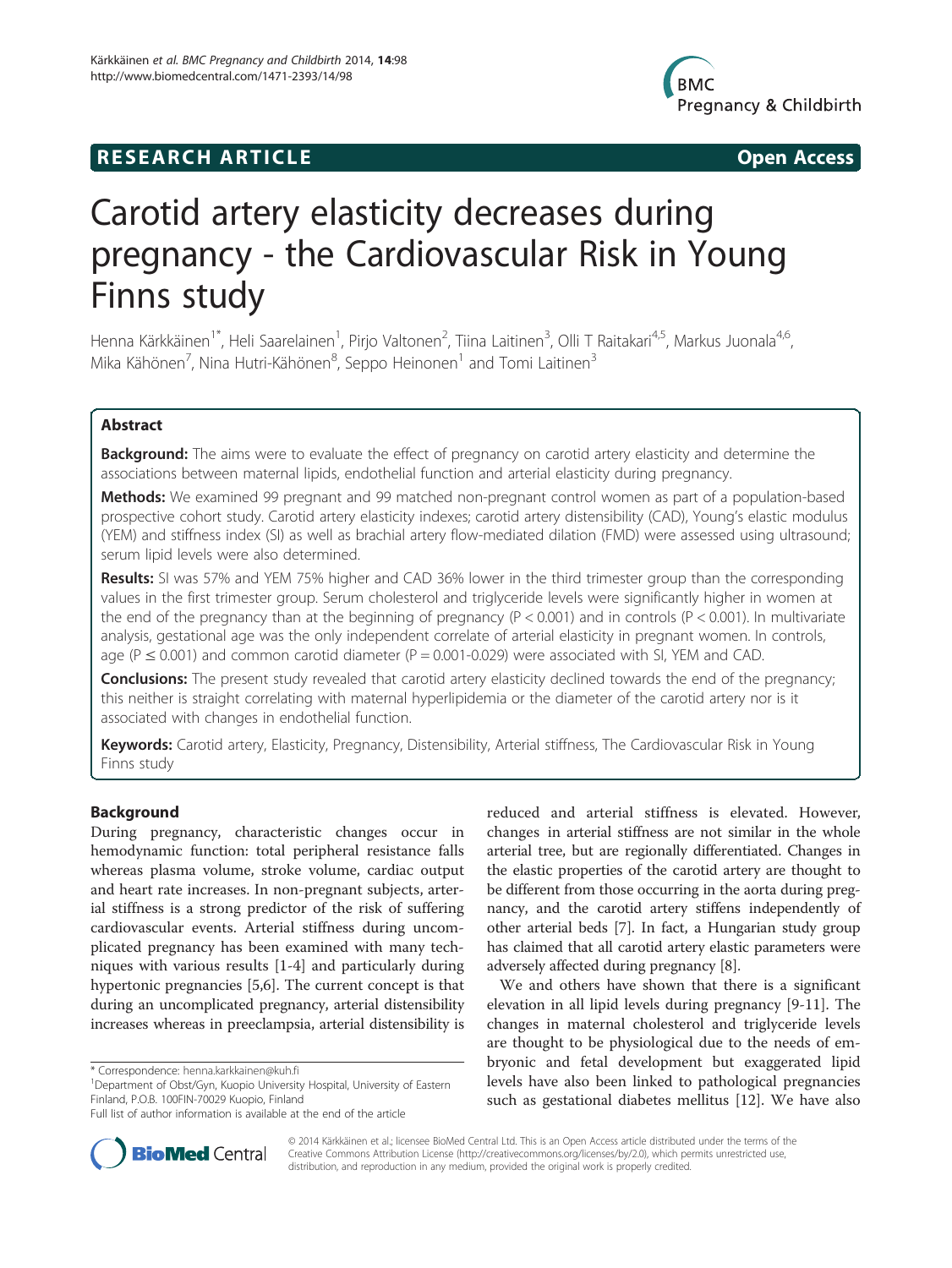demonstrated that pregnancy contributes to brachial artery flow-mediated dilation (FMD) suggesting that vascular endothelial function is altered during pregnancy [[11\]](#page-7-0). We hypothesized that both pregnancy-related changes, maternal hyperlipidemia and enhanced endothelial function, could contribute to arterial elasticity.

The specific aims of this study were to evaluate the effect of pregnancy on carotid artery elasticity and to clarify if there were associations between maternal lipids, endothelial function and arterial elasticity during pregnancy.

# Methods

#### **Subjects**

The Cardiovascular Risk in Young Finns is an ongoing population-based –center follow-up study of atherosclerosis risk factors in Finnish children and adolescents. The first cross-sectional survey was conducted in 1980. The original invited sample size was 4,320 children and adolescents aged 3, 6, 9, 12, 15 and 18 years. The individuals were randomly chosen from the national register. There were 3,596 participants. In 2001, 2,283 of these individuals were re-examined when they were aged 24–39 years. Out of this sample, 62 of the participants were pregnant and 62 non-pregnant women matched for age and smoking status were chosen as controls. In 2007 we reexamined 2204 (age 30-45) of these individuals and 37 women were pregnant. Again, 37 matched women were chosen as controls. In both 2001 and 2007, 10% of women in both pregnant and control groups were smoking and 90% were non-smokers. The smokers were defined according to the information participant self gave. Pregnant women who continued smoking and smoked at least one cigarette daily during pregnancy were classified as smokers. A total of nine women of the year 2007 sample were studied also in 2001, three of them being pregnant both times, three of them being pregnant once and three of them being controls in both times. Thus, there were 99 controls and 99 pregnant women in our study: 33 women (33.3%) in the first trimester (≤15 weeks), 18 in 2001 and 15 in 2001; 32 women (32.3%) in the second trimester (16–28 weeks), 25 in 2001 and 7 in 2007 and 29 women (29.3%) in the third trimester (≥29 weeks), 17 in 2001 and 12 in 2007. The gestational age data were not available for 5 subjects (5.1%): 2 patients in 2001 and 3 patients in 2007 and those subjects were excluded. After these exclusions 94 pregnant women were included, 29 (31%) of them being nulliparous. Participants provided written informed consent and the study was approved by the Ethics committee of the Hospital District of Southwest Finland.

Height and weight were measured. Blood pressure was measured with a random zero sphygmomanometer (Hawksley & Sons Ltd, Lancin, UK) while seated after

5 min rest and the average of three measurements was used in the analysis. For determination of serum lipoprotein levels venous blood samples were drawn after an overnight fast. All lipid determinations were conducted using standard methods as previously described [[13\]](#page-7-0).

# Carotid artery studies

Ultrasound studies were performed using Sequoia 512 ultrasound mainframes (Acuson, CA, USA) with 13.0 MHz linear array transducers. Left carotid artery was scanned following a standardized protocol. The intima-media thickness (IMT) was measured as previously described [\[14\]](#page-7-0).

The assessment of carotid artery elasticity indexes was conducted by a method previously described [[15\]](#page-7-0). The best quality cardiac cycle was selected from the 5-second clip images. The common carotid diameter 10 mm from carotid bifurcation was measured from the B-mode images using ultrasonic calipers at least twice in end-diastole and end-systole, respectively. The mean of the measurements was used as the end-diastolic and end-systolic diameter. Ultrasound and concomitant brachial blood pressure measurements were used to calculate the indexes of arterial elasticity. Blood pressure was measured just before and immediately after carotid artery ultrasound scanning. In the calculation mean of these values was used.

Young's Elastic Modulus (YEM) gives an estimate of arterial stiffness that is independent of wall (intima-media) thickness [\[16\]](#page-7-0) by the formula: ([systolic blood pressure – diastolic blood pressure] × diastolic diameter)/([systolic diameter – diastolic diameter]/IMT). Carotid artery distensibility (CAD) measures the ability of the arteries to expand in response to the pulse pressure caused by cardiac contraction and relaxation and was calculated as: ([systolic diameter – diastolic diameter]/diastolic diameter)/ (systolic blood pressure – diastolic blood pressure). Stiffness Index (SI) is considered to be relatively independent of blood pressure [\[17](#page-7-0)] and was calculated by the formula: ln (systolic blood pressure/diastolic blood pressure)/([systolic diameter – diastolic diameter]/diastolic diameter).

In the assessment of brachial FMD, the left brachial artery diameter was measured both at rest and after reactive hyperemia. Increased flow was induced by inflation of a pneumatic tourniquet placed around the forearm to a pressure of 250 mmHg for 4.5 min, followed by release. Three measurements of arterial diameter were performed at end-diastole at a fixed distance from an anatomic marker, first at rest and then at 40, 60, and 80 s after cuff release. The vessel diameter in the scans after reactive hyperemia was expressed both as the change in absolute diameter (FMD) and as the percentage relative to the resting scan (FMD%) [[18](#page-7-0)].

All statistical calculations were performed with the SPSS for Windows programs (SPSS, Chicago, IL). Statistical significance of difference between the groups was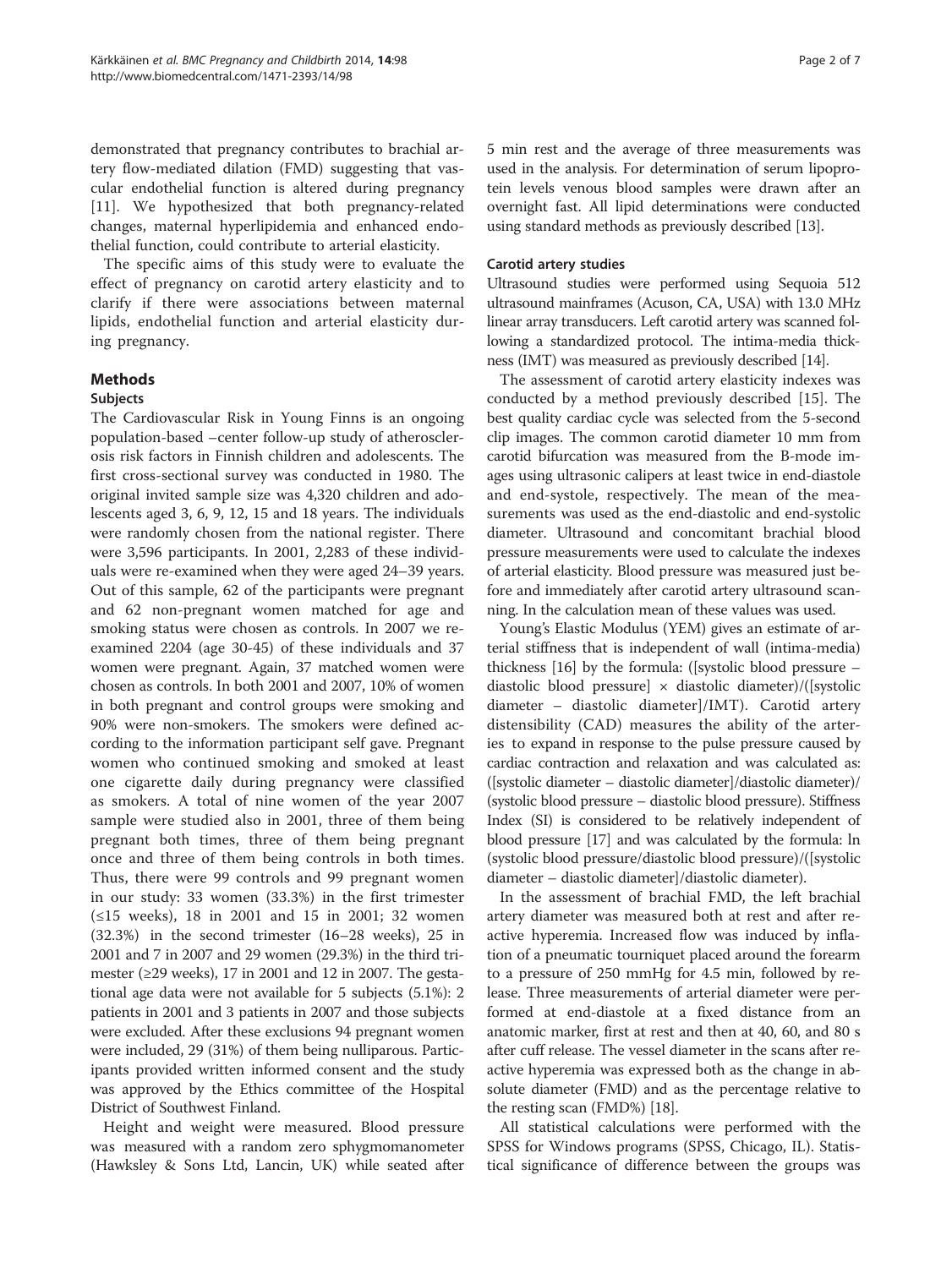<span id="page-3-0"></span>analysed by One-Way ANOVA. Univariate correlations were performed using the Pearson correlation. Stepwise multivariate analysis with linear regression was used to determine independent predictors of SI, YEM and CAD. Data are shown as mean  $\pm$  SD. A P-value <0.05 was considered statistically significant.

# Results

Clinical characteristics, lipid profiles, blood pressure measurements and stiffness parameters of the nonpregnant and pregnant groups by trimester are shown in Table 1. In both groups, there were 10 smokers (10%). In the first trimester group the mean weight, body mass index (BMI), total cholesterol, low density lipoprotein (LDL) and triglycerides were lower than the corresponding values in the second or the third trimester groups and in the controls. According to group comparisons, all lipid values were in an increase throughout the pregnancy.

SI was 57% and YEM 75% higher and CAD 36% lower in the third trimester group than in the first trimester group. The diameter of the common carotid artery grew by 9% from the first to the third trimester whereas IMT remained equal in all groups. A decreasing tendency in carotid elasticity with advancing gestational weeks was seen also when the year 2001 and the year

2007 samples were examined separately (data not shown). The difference in FMD% between pregnancy groups was significant after adjustment for baseline brachial artery diameter:  $P = 0.033$  for linearity between the three trimesters and  $P = 0.009$  between all the groups. The main results were similar in nulliparas and multiparas (data not shown).

The correlations between variables reflecting clinical characteristics and carotid artery elasticity indexes are presented in Table [2.](#page-4-0) The strongest correlations of arterial elasticity were detected with gestational age (Figure [1](#page-4-0)), but also maternal age, weight, BMI, lipids and blood pressure seemed to correlate with stiffness indexes. Brachial artery FMD did not correlate significantly with any of the parameters reflecting carotid artery elasticity, but the baseline brachial artery diameter did. In non-pregnant women, SI, YEM and CAD correlated significantly with age, triglyceride levels and diameter of the common carotid artery. In the stepwise multivariate analysis, only gestational age correlated independently with all the arterial elasticity indexes (SI, YEM and CAD) (Table [3\)](#page-5-0). YEM and CAD also strongly correlated with systolic blood pressure. In the control group, the stiffness indexes correlated with age, diameter of the common carotid artery, triglyceride concentrations and systolic blood pressure. Even after adjustment

Table 1 Clinical characteristics, lipid profiles, blood pressure measurements and stiffness measures of the non-pregnant and pregnant groups by trimester

| Variable $\pm$ SD          | Non-pregnant $(N = 99)$ | First trimester $(N = 33)$ | Second trimester $(N = 32)$ | Third trimester $(N = 29)$ | p-value |
|----------------------------|-------------------------|----------------------------|-----------------------------|----------------------------|---------|
| Age (years)                | $32.2 \pm 4.8$          | $31.2 \pm 4.0$             | $31.6 \pm 4.2$              | $32.9 \pm 5.7$             | 0.330   |
| Height (cm)                | $166.3 \pm 6.6$         | $166.4 \pm 5.2$            | $166.7 \pm 5.0$             | $165.5 \pm 6.7$            | 0.740   |
| Weight (kg)                | $68.4 \pm 13.5$         | $65.4 \pm 8.6$             | $72.8 \pm 11.8$             | $77.3 \pm 15.3$            | 0.002   |
| Gestation weeks            |                         | $11.3 \pm 3.3$             | $23.3 \pm 4.4$              | $33.2 \pm 2.9$             |         |
| BMI $(kq/m2)$              | $24.7 \pm 4.9$          | $23.7 \pm 3.6$             | $26.2 \pm 3.9$              | $27.9 \pm 4.9$             | 0.002   |
| Total cholesterol (mmol/l) | $5.0 \pm 0.8$           | $4.6 \pm 0.7$              | $6.3 \pm 1.0$               | $6.9 \pm 1.1$              | < 0.001 |
| LDL (mmol/l)               | $3.1 \pm 0.8$           | $2.6 \pm 0.5$              | $3.6 \pm 0.8$               | $3.9 \pm 1.0$              | < 0.001 |
| HDL (mmol/l)               | $1.4 \pm 0.3$           | $1.5 \pm 0.2$              | $1.7 \pm 0.3$               | $1.9 \pm 0.4$              | < 0.001 |
| Triglycerides (mmol/l)     | $1.1 \pm 0.5$           | $1.2 \pm 0.5$              | $2.1 \pm 1.0$               | $2.7 \pm 1.0$              | < 0.001 |
| SBP (mmHg)                 | $116 \pm 13$            | $111 \pm 10$               | $112 \pm 13$                | $113 \pm 15$               | 0.836   |
| DBP (mmHg)                 | $71 \pm 10$             | $64 \pm 7$                 | $65 \pm 9$                  | $71 \pm 13$                | 0.032   |
| SI                         | $5.50 \pm 2.44$         | $5.15 \pm 1.67$            | $6.47 \pm 2.34$             | $8.07 \pm 3.13$            | < 0.001 |
| YEM (mmHg/mm)              | $900 \pm 439$           | $805 \pm 278$              | $1030 \pm 428$              | $1412 \pm 695$             | < 0.001 |
| CAD (%/10 mmHq)            | $2.24 \pm 0.87$         | $2.43 \pm 0.82$            | $1.99 \pm 0.84$             | $1.56 \pm 0.59$            | < 0.001 |
| $CCD$ (mm)                 | $5.42 \pm 0.42$         | $5.39 \pm 0.40$            | $5.60 \pm 0.44$             | $5.87 \pm 0.50$            | < 0.001 |
| IMT (mm)                   | $0.58 \pm 0.08$         | $0.57 \pm 0.08$            | $0.56 \pm 0.08$             | $0.55 \pm 0.07$            | 0.488   |
| BBD (mm)                   | $3.03 \pm 0.32$         | $3.05 \pm 0.29$            | $3.25 \pm 0.25$             | $3.27 \pm 0.33$            | < 0.001 |
| FMD%                       | $10.02 \pm 4.41$        | $9.56 \pm 4.54$            | $9.99 \pm 4.90$             | $10.23 \pm 5.22$           | 0.883   |

All values are mean ± SD. ANOVA- test between the three trimesters. BMI, body mass index; LDL, low density lipoprotein cholesterol; HDL, high density lipoprotein cholesterol; SBP, systolic blood pressure; DBP, diastolic blood; SI, stiffness index; YEM, Young's elastic modulus; CAD, carotid artery distensibility; CCD, carotis communis diameter; IMT, carotid intima- media thickness; FMD, flow mediated dilation; BBD, baseline brachial artery diameter.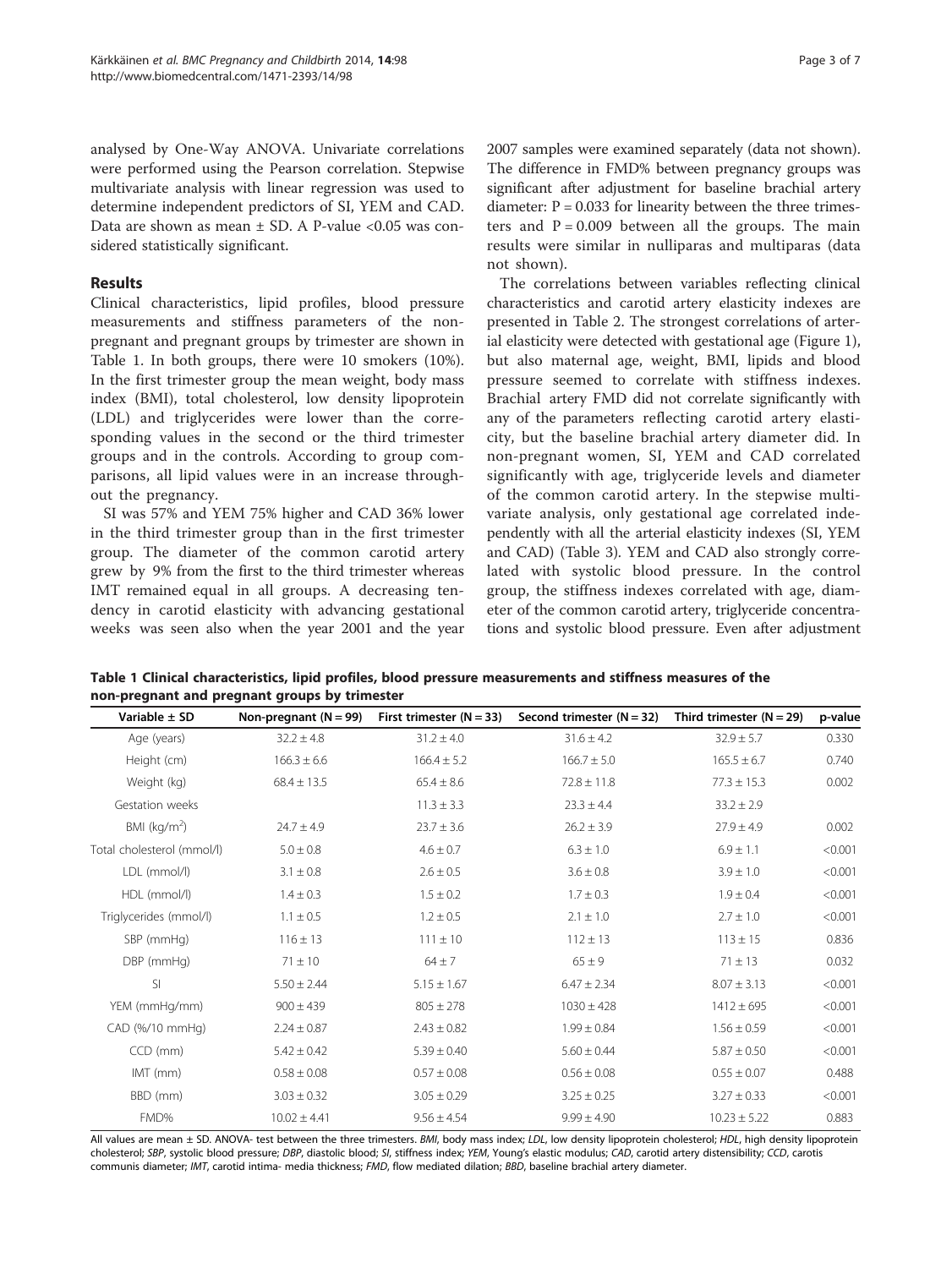|                     | During pregnancy          |                                  |                               |                                     | Controls                  |                                  |                               |                                     |
|---------------------|---------------------------|----------------------------------|-------------------------------|-------------------------------------|---------------------------|----------------------------------|-------------------------------|-------------------------------------|
|                     | <b>Stiffness</b><br>index | Carotid artery<br>distensibility | Young's<br>elastic<br>modulus | <b>Flow</b><br>mediated<br>dilation | <b>Stiffness</b><br>index | Carotid artery<br>distensibility | Young's<br>elastic<br>modulus | <b>Flow</b><br>mediated<br>dilation |
| Gestational weeks   | $0.401**$                 | $-0.361**$                       | $0.427**$                     | 0.082                               |                           |                                  |                               |                                     |
| Age (years)         | $0.294**$                 | $-0.309**$                       | $0.233**$                     | $-0.027$                            | $0.349**$                 | $-0.341**$                       | $0.322**$                     | 0.155                               |
| Weight (kg)         | $0.304**$                 | $-0.375**$                       | $0.326**$                     | 0.065                               | 0.119                     | $-0.167$                         | 0.127                         | $0.203*$                            |
| Height (cm)         | 0.058                     | $-0.066$                         | 0.074                         | $-0.221*$                           | $-0.137$                  | 0.100                            | $-0.153$                      | 0.097                               |
| Systolic BP (mmHg)  | $0.223*$                  | $-0.443**$                       | $0.420**$                     | 0.108                               | $-0.016$                  | $-0.241*$                        | 0.172                         | 0.148                               |
| Diastolic BP (mmHg) | 0.150                     | $-0.264*$                        | $0.350**$                     | 0.112                               | 0.022                     | $-0.234*$                        | $0.203*$                      | 0.133                               |
| TC (mmol/l)         | $0.379**$                 | $-0.363**$                       | $0.330**$                     | 0.172                               | 0.058                     | $-0.011$                         | 0.023                         | 0.033                               |
| LDL (mmol/l)        | $0.340**$                 | $-0.307**$                       | $0.281**$                     | 0.169                               | 0.012                     | 0.026                            | $-0.004$                      | 0.109                               |
| HDL (mmol/l)        | $0.271**$                 | $-0.163$                         | $0.249*$                      | 0.102                               | $-0.058$                  | 0.025                            | $-0.092$                      | $-0.161$                            |
| TG (mmol/l)         | $0.209*$                  | $-0.289**$                       | 0.203                         | 0.085                               | $0.277**$                 | $-0.179$                         | $0.253*$                      | $-0.042$                            |
| BMI ( $kg/m2$ )     | $0.242*$                  | $-0.328**$                       | $0.236*$                      | 0.148                               | 0.194                     | $-0.214*$                        | $0.207*$                      | 0.162                               |
| $CCD$ (mm)          | $0.246*$                  | $-0.305**$                       | $0.278**$                     | $-0.066$                            | $0.289**$                 | $-0.224*$                        | $0.265***$                    | $-0.126$                            |
| IMT (mm)            | $-0.136$                  | 0.044                            | $-0.347**$                    | $-0.059$                            | $-0.056$                  | 0.083                            | $-0.296**$                    | 0.131                               |
| BBD (mm)            | $0.347**$                 | $-0.327**$                       | $0.316**$                     | $-0.275**$                          | 0.160                     | $-0.121$                         | 0.170                         | $0.263**$                           |

## <span id="page-4-0"></span>Table 2 Pearson's correlation coefficients

BP, blood pressure; TC, total cholesterol; LDL, low density lipoprotein cholesterol; HDL, high density lipoprotein cholesterol; TG, triglycerides; BMI, body mass index; CCD, carotis communis diameter; IMT, carotid intima- media thickness; BBD, baseline brachial artery diameter.

for the carotid artery diameter, the results of multivariate analyses remained unchanged.

#### **Discussion**

In the present study, we found that carotid artery elasticity decreased towards the end of the pregnancy and this was not correlating with the maternal hyperlipidemia or the diameter of the carotid artery. Furthermore, it was not mediated through pregnancy-related changes in endothelial function. All lipid levels tended to increase through pregnancy.

Previously it has been shown that aortic elasticity increases during pregnancy while carotid compliance

decreases [[8\]](#page-7-0). Accordingly, we observed a decrease in carotid artery elasticity during pregnancy. We also wished to evaluate possible mechanisms behind pregnancyrelated changes in arterial elasticity, and therefore we analyzed the associations between arterial elasticity indexes and serum lipids and endothelial function. Although we detected a significant univariate correlation between arterial elasticity and maternal hyperlipidemia, in multivariate analysis after adjustment for gestational age, lipids were no longer significantly associated with arterial elasticity. Therefore, our study indicated the lack of an association between maternal hyperlipidemia and decreasing carotid artery elasticity. In both groups, but especially in

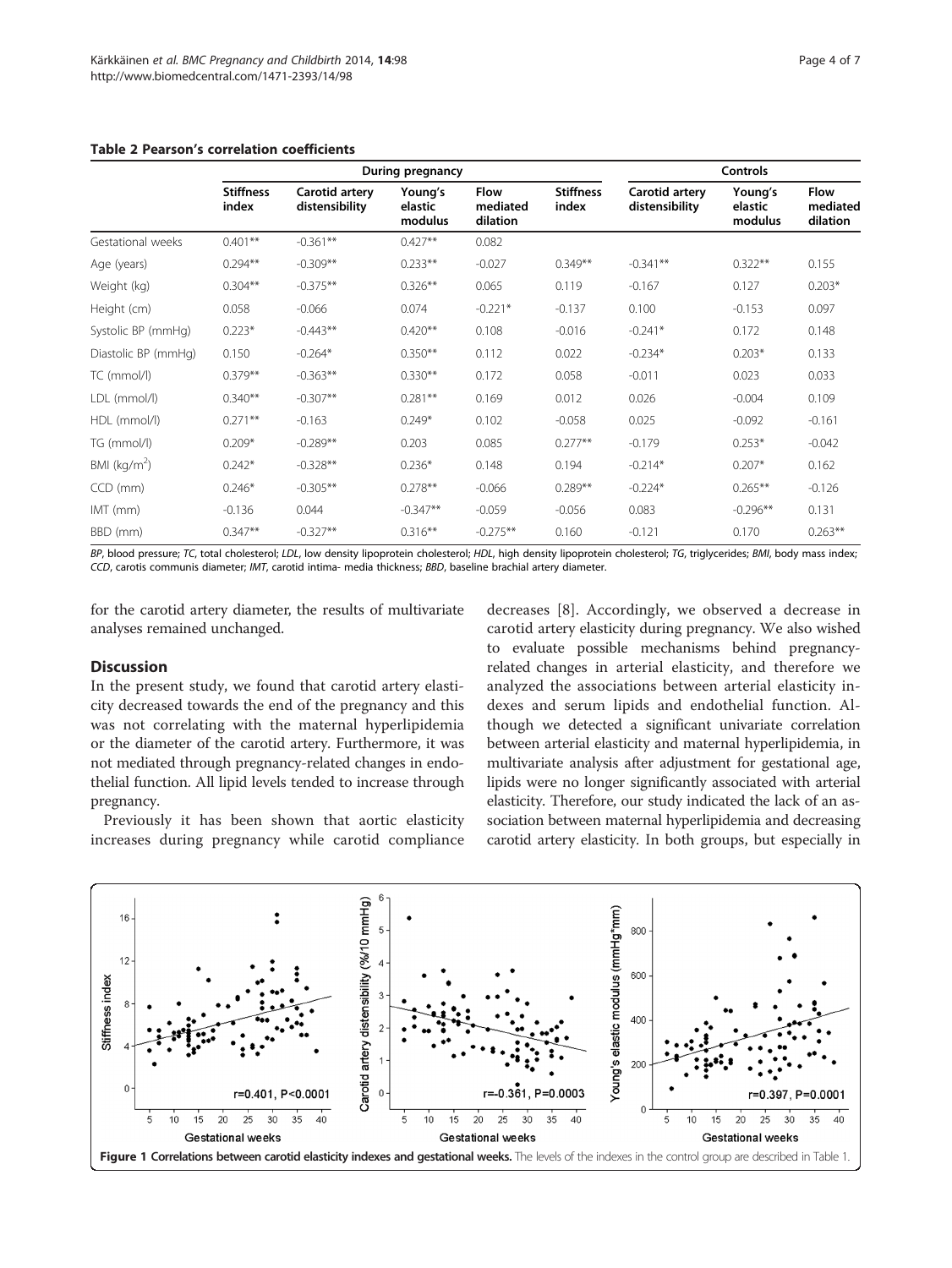|                 | <b>Stiffness index</b> |               | Carotid artery distensibility |               | Young's elastic modulus |            |
|-----------------|------------------------|---------------|-------------------------------|---------------|-------------------------|------------|
|                 | β                      | P value       | β                             | P value       | β                       | P value    |
|                 |                        |               | Pregnant women                |               |                         |            |
| Gestational age | 0.407                  | $0.003**$     | $-0.501$                      | $< 0.001$ *** | 0.459                   | < 0.001    |
| Age             | 0.170                  | 0.197         | $-0.192$                      | 0.082         | 0.057                   | 0.567      |
| Body mass index | 0.064                  | 0.651         | 0.009                         | 0.942         | 0.014                   | 0.899      |
| Systolic BP     | 0.168                  | 0.203         | $-0.675$                      | $<0.001***$   | 0.318                   | $0.002**$  |
| Diastolic BP    | $-0.064$               | 0.643         | 0.362                         | $0.024*$      | $-0.206$                | 0.109      |
| TC              | 0.113                  | 0.609         | 0.048                         | 0.786         | $-0.039$                | 0.814      |
| LDL             | 0.031                  | 0.886         | 0.054                         | 0.739         | $-0.093$                | 0.509      |
| <b>HDL</b>      | 0.138                  | 0.341         | 0.001                         | 0.992         | 0.215                   | 0.056      |
| Triglycerides   | $-0.026$               | 0.887         | 0.047                         | 0.758         | $-0.223$                | 0.118      |
| <b>CCD</b>      | 0.124                  | 0.359         | $-0.093$                      | 0.423         | 0.121                   | 0.248      |
|                 |                        |               | Controls                      |               |                         |            |
| Age             | 0.325                  | $< 0.001$ *** | $-0.317$                      | $0.001**$     | 0.300                   | $0.001***$ |
| Body mass index | 0.053                  | 0.573         | $-0.145$                      | 0.120         | 0.082                   | 0.399      |
| Systolic BP     | $-0.111$               | 0.223         | $-0.195$                      | $0.037*$      | 0.091                   | 0.328      |
| Diastolic BP    | $-0.136$               | 0.144         | 0.069                         | 0.693         | 0.075                   | 0.436      |
| TC              | $-0.074$               | 0.433         | 0.054                         | 0.565         | $-0.102$                | 0.294      |
| LDL             | $-0.074$               | 0.417         | 0.090                         | 0.969         | $-0.084$                | 0.371      |
| <b>HDL</b>      | $-0.002$               | 0.983         | 0.013                         | 0.892         | $-0.041$                | $-0.447$   |
| Triglycerides   | 0.259                  | $0.005***$    | $-0.141$                      | 0.130         | 0.236                   | $0.011*$   |
| CCD             | 0.283                  | $0.002**$     | $-0.203$                      | $0.029*$      | 0.259                   | $0.006**$  |

<span id="page-5-0"></span>

Stepwise multiple-regression analysis; \*P < 0.05;\*\*P < 0.01; \*\*\*P < 0.001.

the pregnant group, systolic blood pressure correlated with YEM and CAD, as also in previous studies [\[19\]](#page-7-0).

In clinical terms, despite decreasing compliance in carotid arteries, the incidence of stroke is not elevated during pregnancy according to recent studies [[20](#page-7-0)]. Pregnant women are young and usually quite healthy with apparently healthy carotid arteries and therefore a stroke during pregnancy is highly unlikely in spite of the decreased elasticity. However, the incidence of pregnancyrelated stroke appears to be increasing, especially during the postpartum period and therefore the present findings have potential clinical relevance [\[21\]](#page-7-0). In our study there were no changes in the values of carotid intimamedia thickness suggesting that the hyperlipidemia during pregnancy is not significantly atherogenic. This is an expected finding because even in the presence of major risk factors, e.g. in patients with the metabolic syndrome, the rate of thickening of intima-media complex is still so slow that atherosclerotic changes cannot develop to any measurable extent during a mere few months exposure [[22\]](#page-7-0). In the study of Koskinen and co-workers, IMT progression was only 13 μm/year even in patients with the metabolic syndrome. During 9 months of pregnancy corresponding rate of IMT

thickening could not result in marked changes in IMT.

However, some conflicting studies of carotid compliance during pregnancy have been published; Hu et al. reported that in women with uncomplicated pregnancies SI remained unchanged but the compliance increased [[23\]](#page-7-0). In our study, the women in the first trimester of pregnancy had more compliant carotid arteries than the controls, the stiffening started to become apparent only in the second and third trimesters. Arterial elasticity increased in early pregnancy to accommodate increasing maternal cardiac output and blood volume, which occurred to some extent also in the carotid arteries in uncomplicated pregnancies as shown also by Spaanderman et al. [[24\]](#page-7-0). In their study the last examination was carried out at 7 weeks of pregnancy with no follow-up data to determine what happened to carotid artery elasticity towards to the end of the pregnancy. In our former study [[11](#page-7-0)] the endothelial function determined by FMD was slightly reduced during the first trimester and then increasing towards to the end of pregnancy, i.e. a mirror image of the findings in carotid artery distensibility. In that study the post-release diameter was measured at predefined time points, while with continuous measurements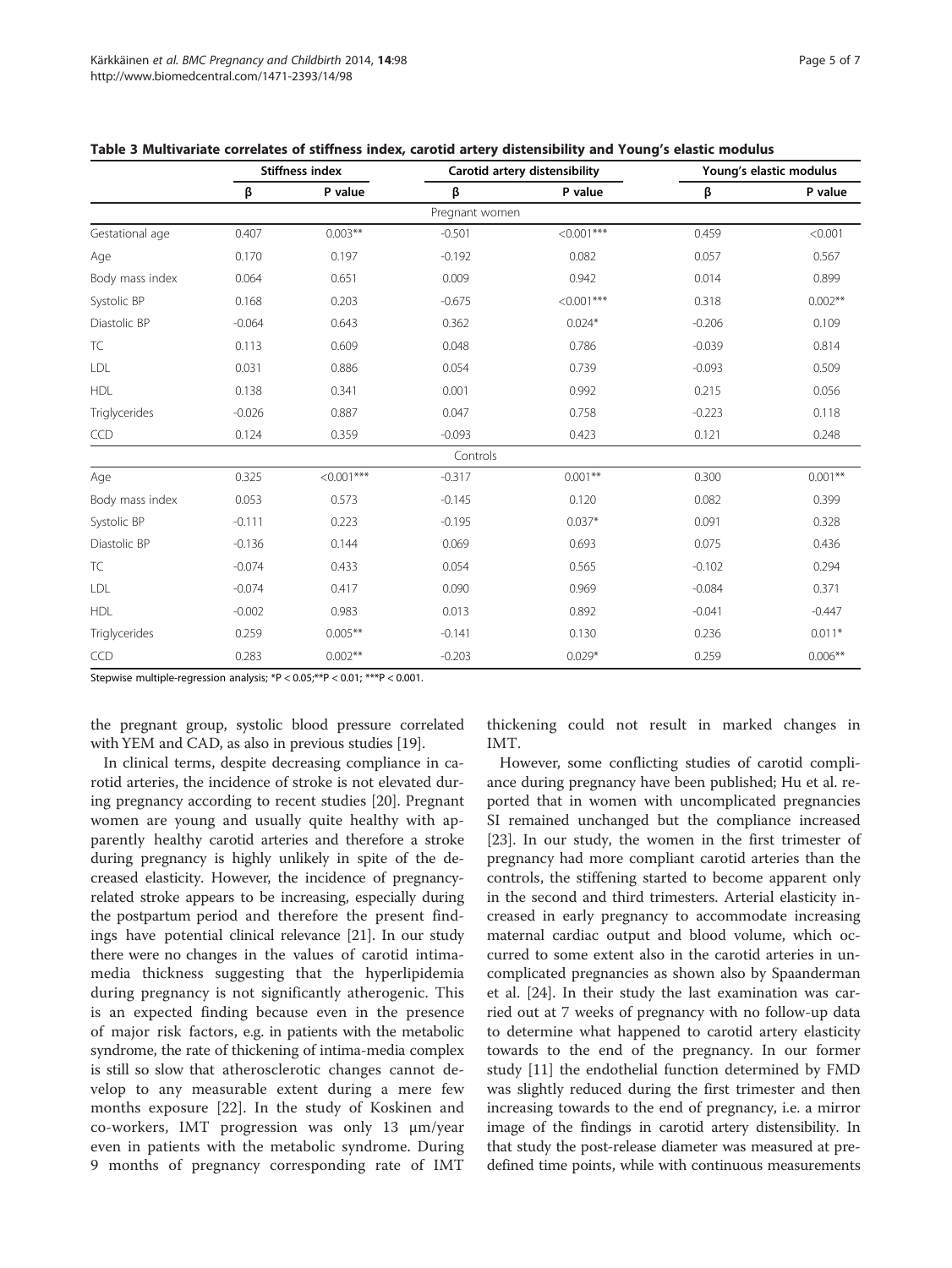<span id="page-6-0"></span>the result could have been different [[25](#page-7-0)]. In line with our previous report we found a tendency towards improvement in the endothelial function with increasing weeks of pregnancy. Inspite of an improvement in the endothelial function we observed a significant decrease in the carotid artery elasticity. This means that endothelial function may not affect significantly with changes in carotid artery elasticity during pregnancy. Yuan et al. recently published a study with quite similar findings to ours, but they also studied some of the patients 20 months postpartum, showing recovery in stiffness indices and carotid diameter after delivery [\[26\]](#page-7-0).

The reason of decreasing distensibility in carotid arteries and thus conflicting findings in comparison to observations related elasticity from other arteries during pregnancy is not known. However, it can be speculated that it is some kind of preserving effect where the pregnancyrelated increases in cardiac output and blood volume with probable unfavorable effects on brain perfusion are kept in check through regulated carotid artery compliance. According to this hypothesis, a local decrease in carotid artery elasticity may actually be an appropriate adaptation to the altered hemodynamics occurring during pregnancy. Interestingly, Visontai et al. have speculated that the amount of estrogen receptors could be smaller in carotid arteries and this might explain the difference in elasticity from other arteries [\[7](#page-7-0)].

As carotid diameter affects carotid elasticity under normal conditions, we evaluated whether the pregnancyrelated increase in stiffness would be due to increasing blood volume towards the end of pregnancy, i.e. whether the artery was dilated to its extremity. Therefore the analyses related to pregnant women were also adjusted for the common carotid artery diameter. However, this adjustment did not modulate any associations between elasticity indexes and possible correlates suggesting that the pregnancy-related decrease in carotid artery elasticity was not attributable to vessel wall distension caused by the increase in blood volume.

Our study population consisted of pregnant women from a large national cohort. Therefore we had no further information of potential preexisting disorders of the women or any possible complications in pregnancies such as gestational hypertension and gestational diabetes mellitus. On the other hand, the preexisting disorders could also have been present in the control group. We had no possibility to follow the subjects longitudinally, which of course was a limitation, and therefore we can only report associations between the exposure and outcome. We had also two recruitment times, 6 years apart and this can also be considered a weakness, although the analyses made separately in both 2001 and 2007 were similar. We did the analysis also excluding nine women who were studied twice but the results remained unchanged.

# Conclusions

Our observations reveal that the carotid artery stiffens during pregnancy but this is not correlated to the level of maternal hyperlipidemia or to changes in endothelial function in other parts of the maternal arterial tree.

#### Abbreviations

CAD: Carotid artery distensibility; YEM: Young's elastic modulus; SI: Stiffness index; FMD: Flow mediated dilation; T: Trimester; IMT: Carotid intima- media thickness; BMI: Body mass index; LDL: Low density lipoprotein cholesterol; HDL: High density lipoprotein cholesterol; SBP: Systolic blood pressure; DBP: Diastolic blood; CCD: Carotis communis diameter; BBD: Baseline brachial artery diameter; TC: Total cholesterol; TG: Triglycerides; BP: Blood pressure.

#### Competing interests

The authors declare that they have no competing interests.

#### Authors' contributions

All authors participated in concepting and designing the study. HK performed the analysis and interpreted them with ToL, TiL and SH HK, ToL and SH participated in drafting the manuscript. All authors have revised the manuscript critically for important intellectual content and read and approved the final manuscript.

#### Acknowledgements

This particular work was supported by the Finnish Cultural Foundation, North Savo Regional Fund.

The Young Finns Study has been financially supported by the Academy of Finland: grants 134309 (Eye), 126925, 121584, 124282, 129378 (Salve), 117787 (Gendi), and 41071 (Skidi), the Social Insurance Institution of Finland, Kuopio, Tampere and Turku University Hospital Medical Funds, Juho Vainio Foundation, Paavo Nurmi Foundation, Finnish Foundation of Cardiovascular Research and Finnish Cultural Foundation, Tampere Tuberculosis Foundation and Emil Aaltonen Foundation.

The funding bodies had no role in designing the study, collecting or interpretating the data or in the decision to submit the article for publication.

#### Author details

<sup>1</sup> Department of Obst/Gyn, Kuopio University Hospital, University of Eastern Finland, P.O.B. 100FIN-70029 Kuopio, Finland. <sup>2</sup>Eastern Finland Laboratory Centre Joint Authority Enterprise (ISLAB), Mikkeli Regional Laboratory, Mikkeli, Finland. <sup>3</sup>Department of Clinical Physiology and Nuclear Medicine, Kuopio University Hospital, University of Eastern Finland, Kuopio, Finland. <sup>4</sup>Research Centre of Applied and Preventive Cardiovascular Medicine, University of Turku, Turku, Finland. <sup>5</sup>Department of Clinical Physiology and Nuclear Medicine, Turku University Hospital, Turku, Finland. <sup>6</sup>Department of Internal Medicine, Turku University Hospital, Turku, Finland. <sup>7</sup>Department of Clinical Physiology, University of Tampere and Tampere University Hospital, Tampere, Finland. <sup>8</sup>Department of Pediatrics, University of Tampere and Tampere University Hospital, Tampere, Finland.

#### Received: 20 June 2013 Accepted: 21 February 2014 Published: 6 March 2014

#### References

- Khalil A, Jauniaux E, Cooper D, Harrington K: Pulse wave analysis in normal pregnancy: a prospective longitudinal study. PLoS One 2009, 4(7):e6134.
- 2. Macedo ML, Luminoso D, Savvidou MD, McEniery CM, Nicolaides KH: Maternal wave reflections and arterial stiffness in normal pregnancy as assessed by applanation tonometry. Hypertension 2008, 51(4):1047–1051.
- 3. Robb AO, Mills NL, Din JN, Smith IB, Paterson F, Newby DE, Denison FC: Influence of the menstrual cycle, pregnancy, and preeclampsia on arterial stiffness. Hypertension 2009, 53(6):952–958.
- 4. Karkkainen H, Heiskanen N, Saarelainen H, Valtonen P, Lyyra-Laitinen T, Laitinen T, Vanninen E, Heinonen S: Ambulatory arterial stiffness index is unchanged in uncomplicated third-trimester singleton and twin pregnancies. Acta Obstet Gynecol Scand 2011, 90(5):516–523.